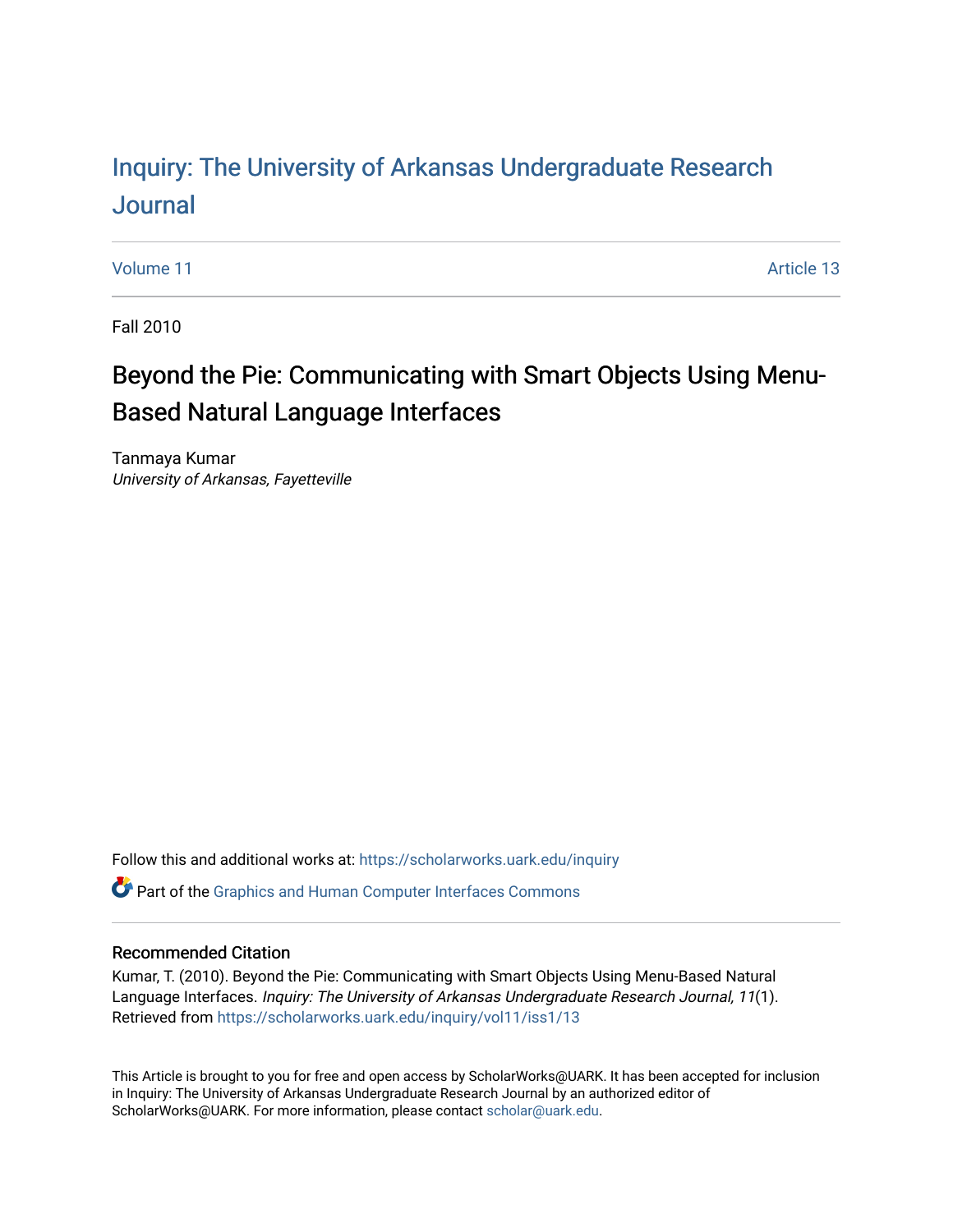# **BEYOND THE PIE: COMMUNICATING WITH SMART OBJECTS USING MENU-BASED NATURAL LANGUAGE INTERFACES**

**By Tanmaya Kumar**

**Department of Computer Science and Computer Engineering**

### **Faculty Mentor: Craig Thompson**

#### **Department of Computer Science and Computer Engineering**

#### **Abstract**

*In both real and 3D virtual worlds, people and avatars (representations of people) need to be able to communicate with things around them. Without guidance, however, people cannot use the language that the things can understand. The goal of our research is to extend the 3D virtual world Second Life® to better model pervasive computing and overcome the boundaries of communication. The aim of this paper is to show how to build a dynamic menu-based user interface that enables humans to communicate with model entities. The focus is the applicability of object-specific grammars associated with things (objects in the real and virtual worlds) and a GUI consisting of cascaded menus to guide people in "talking to" things. This paper discusses the prototype model of a new virtual controller that takes us closer to the ultimate goal – a system that extends the Second Life user interface so that people can task robots using a menu interface*



**Figure 1.** The bots on University of Arkansas Island in Second Life, a 3D Virtual World.

#### **Context**

This report is associated with the "Everything is Alive" project at the University of Arkansas, which is exploring pervasive computing both in real-world RFID applications [1] and in virtual worlds, especially Second Life [2] and Open Simulator.

#### **Problem**

People use natural languages to talk to other people. Researchers have been trying to develop natural language interfaces (NLIs) to talk to databases, for example, for the past 40 years, but success has been limited. It is currently difficult to impossible for people to communicate and converse using NLI with most non-human things around them (e.g., chairs, thermostats, pets, blood pressure machines, and forklifts). A recognized reason is the habitability problem [1]: humans overshoot and also undershoot

a system's ability to understand human language. Overshooting means that people use language that the system fails to comprehend, so the system is unable to respond to the command appropriately. Undershooting means that people make the system execute very trivial tasks and do not realize the capabilities of the system, thus failing to use many powerful features of the system.

Another major issue with objects around us is that they do not explicitly know their own identity or type. The concept of ontologies is absent ("I am a unique chair"), and the objects have no way to associate additional information with themselves (*"I am owned by Tanmaya"* or *"I am a light switch that has been turned on 313 times this year"*).

People do not simply want a way to talk to real-world objects. In virtual worlds, in-world objects may have associated information and scripts, but the ability to extract the information or manipulate the object may rest solely in the head of the object developer. No avatar passing by can learn the command language of the object and interact with it. To aid the user, Second Life offers the PIE user interface, which a user can access by selecting an object and giving generic commands such as *sit, take, copy,* and *buy*. However, none of these commands are object specific, nor do they allow the user to manipulate the special capabilities the object may have. For example, thermostats do not have their own object type specific commands.

# **Objective**

The aim of this research was to enable human-object interaction in both real and virtual worlds by providing a GUI interface that can be parameterized by the physical properties of everyday objects. In the initial implementation, interactions were limited to one type of entity. In the Second Life 3D virtual world, robots with command language modules are available, so the form-based natural language interface was tested by commanding and querying the robots.

As mentioned above, Second Life currently employs a pieshaped interface that allows the user to select from a "fixed and limited" array of generic verbs that allows the avatar to perform very basic actions such as sitting and touching objects. Even though the pie can cascade to give a small number of additional commands, the pie commands are not object-specific. What is needed is a way to extend this user interface to communicate with things in a thing-specific language. In the current work, the target is the Second Life robots on the University Island.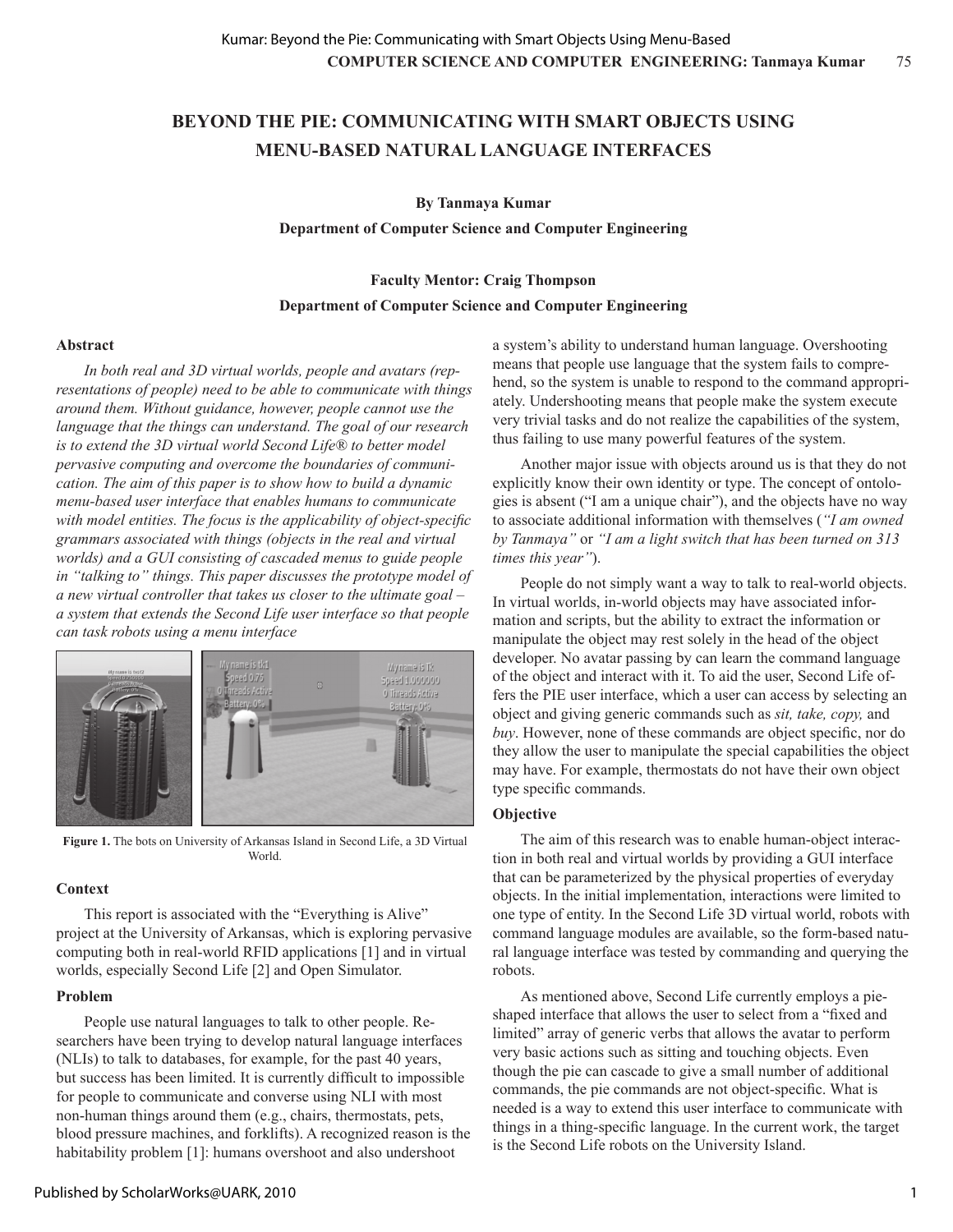76 INQUIRY Volume 11 2010

# **Approach**

A series of Form Based Graphical User Interfaces (GUI's) was used which provides a common way for humans to communicate with computer-based objects. A complementary alternative is Menu Based Natural Language Interfaces (MBNLI'S), which provide sequential command completion menus [3] similar to dropdown menus. Both alternatives provide a way to solve the habitability problem since both provide a way to display all and only the legal commands a system can handle. Instead of "creating" an unsupported query, as is done in conventional NLI, by using GUI or MBNLI, human users can "recognize" the command they mean to formulate while creating an appropriate string of commands with a command builder. This method also enables humans to see commands that they might not have known about. That is, humans are guided to rendezvous with the capabilities of the system, thus eliminating the chance of a user undershooting or overshooting a system's capabilities.

# **Progress**

We developed a prototype next-generation PIE interface for Second Life that uses a combination MBNLI-GUI to enable humans to communicate with specific things. In our initial implementation, we limited interactions to one type of entity: robots [5]. A student at University of Arkansas, Nick Farrer, had previously developed a Robot Assembly Language that provided chat-based commands in Second Life to control a fleet of robots that can go from location to location following way points and can pick up, carry, and put down objects.

In order to get a PIE that operated in both Second Life and OpenSim, we developed our PIE code outside both environments so that it could overlay as an external application on top of those browser-clients. We developed object-specific grammars such as the one shown below for robots. If the user clicks on a robot, the grammar commands for the robot are interpreted and displayed in a cascade on the menu. At the end of a PIE command sequence such as "Robot – Pickup – the ball", the command is translated into a command in the Robot Command Language, transmitted over to the robot in second life via an HTTP callback, and then executed.



**Figure 2.** The program design and interaction paradigm. The change from one pie to another is seamless, as the new pie has been integrated into a small script that corresponds to the main program running on a stand-alone system via an HTTP callback and is activated by a single left mouse click on the object the avatar is interested in. The new Dynamic PIE 2.0 is shown below against the pie menu provided by Second Life®.

The change from one pie to another is seamless, as the new pie has been integrated into a small script that corresponds to the main program running on a stand-alone system via an HTTP callback and is activated by a single left mouse click on the object the avatar is interested in. The new Dynamic PIE 2.0 is shown below against the pie menu provided by Second Life®.



Figure 3. The new pie interface (left) [2] vs. the one provided by Second Life (right).

#### *Implementation and Hurdles*

The primary aim of the project was to develop an interface to facilitate the interaction. The interface was built entirely outside Second Life® using Visual C#. It interfaces with objects inside Second Life® using an HTTP callback class which ferries commands and requests to and from the target object: in this case, the robots and the soft controller/transmitter on the avatar's hand. The stand-alone nature of the PIE 2.0 is not accidental; it was developed as a plug-in to Second Life®, OpenSim, and all supported virtual worlds to support extreme portability and to avoid the legal software licensing issues afflicting Second Life and Open Simulator. [6]

#### *Sample Command Building Process*

The new pie interface works by using a pre-programmed set of forms as interfaces for the command development. Normally, the bots function by listening on the common chat channel, "Channel 0," for commands being issued to them by the user (avatar). The commands are all typeset and are hard to memorize, formulate, and reproduce at the desired instant. The following is a sample workflow for a worker robot collecting a clock from a shelf and moving it to the loading dock

- 1) SampleBot rename to MyBot (Renames robot to MyBot)
- 2) MyBot wp shelf2(Sends robot to waypoint named shelf2)
- 3) MyBot grab nearest Clock(Grab clock from the shelf)
- 4) MyBot wp loading (Sends robot to loading dock)
- 5) MyBot drop (Robot drops clock at the loading dock)

The following figure shows how some of these commands can be built in the new interface without having to have these command steps memorized.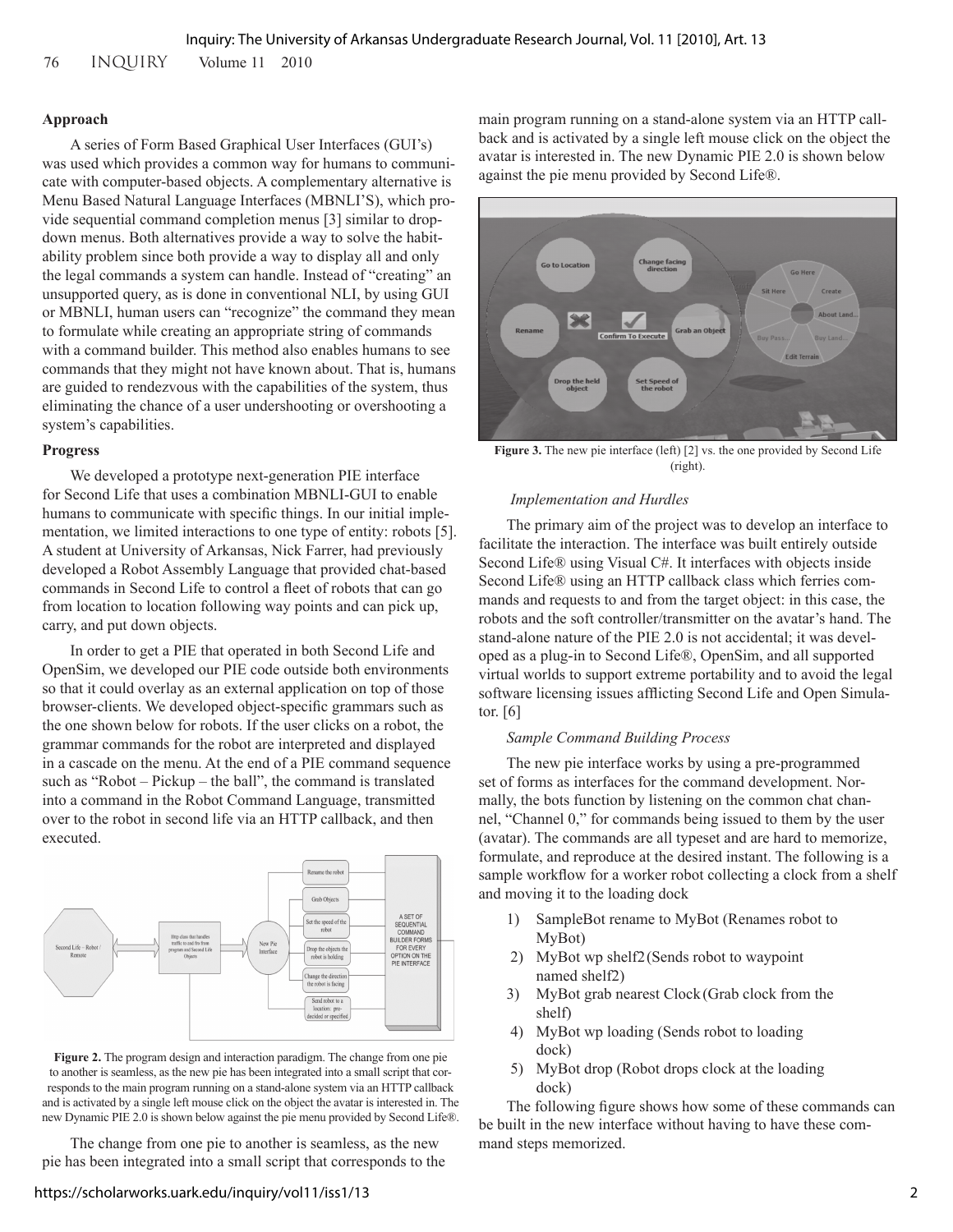

**Figure 4.** An instance of the Go to Location Command builder and list of waypoints.

# **Future Work**

The ability of humans to communicate with things is a significant step towards a smart world (e.g., smart homes, smart buildings, and smart hospitals) where many or all objects are network objects with an identity and the ability to communicate (wired or wirelessly) with other objects or with humans. The results of the current research enhance our understanding of the working of the Second Life PIE in detail. It was a prototype hardcoded to control the Robots on "University of Arkansas" island in Second Life. Even then, the interface did not cover all of the command language. Most other Second Life objects still lack the ability to understand their own type and any super- and sub-classes, which indicates another place to begin. In addition, the grammars are not yet dynamically loaded into the PIE. While there is considerable work ahead, a set of problems to solve has been isolated.

Some requirements for future work will include the development of objects that can identify themselves as belonging to a parent class, such as a chair knowing it is a type of furniture. In addition, there is a need for an API that recognizes the type of object and recalls the particular set of grammar rules that apply to the object, possibly even differentiating the availability of grammar rules on basis of the user. Last but not the least, it is necessary to include the concept of object-specific grammars and the need for developing grammars for every kind of real-world thing. More specifically, the following goals need to be achieved:

- 1) Consider other Second Life objects such as the objects of a smart home. If grammars can be developed for everything and put in a remote cloud to be accessible to the users, and if the users can download them on their smart phones, the boundary of communication between a people and their surroundings can be breached. Users can then, in a simple sense, talk to anything around them wherever they are. (Fig. 6)
- 2) Build a more advanced interface that can handle complex commands using a grammar-based control structure, complex translations, and ontology structures. (Fig. 7)







**Figure 7.** Ontology Architecture

- 3) Develop role-based interfaces such as those specific to a particular task (e.g., a wood-cutting machine for a car penter or automotive tools for a mechanic).
- 4) Develop mechanisms to control and limit access by users by differentiating authorized and unauthorized access or by attaching an inventory of objects to a particular avatar so only that avatar can access them. This feature is similar to the act of owning and commanding objects in one's own home.

Finally, if smart grammars work in Second Life, they can be made to work in the real world. If every real-world object has an RFID tag that identifies it and if every smart phone can read RFID tags (which will happen when RFID becomes a consumer-level technology), then consumers can shop or walk around and use their smart phone to communicate with things around them (e.g., canned goods, the thermostat, their cat) using technology similar to the technology being designed.

#### **Potential Impact**

If we can determine the kinds of interfaces an object can possess, develop a synthetic grammar for the commands and replies for the object, and extend the communication interface to support interaction, it will make it possible for humans to interact with objects. A similar approach can be used for people using soft controllers (smart phones) to communicate with everyday objects